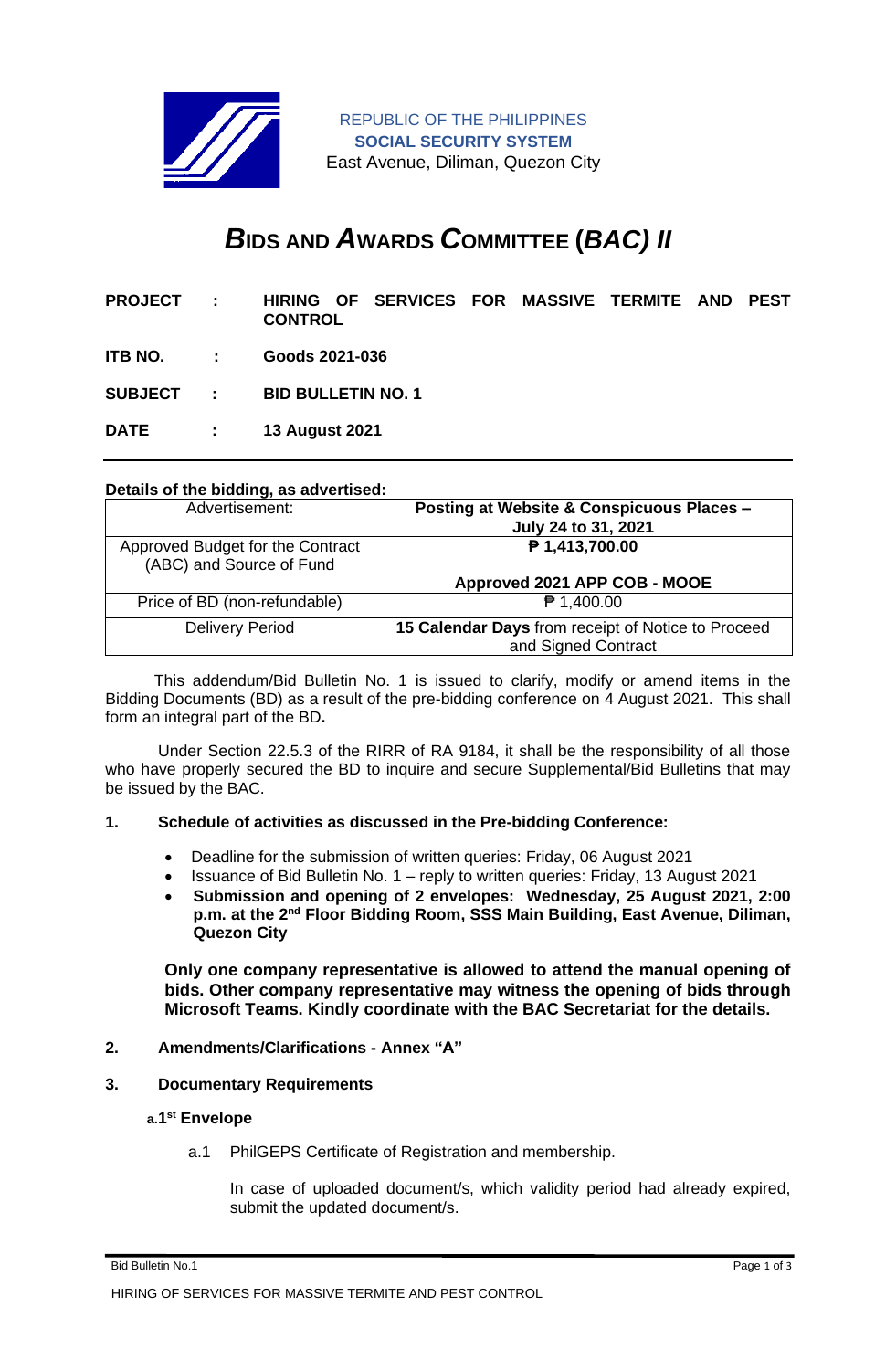- a.2 Statement of all its Ongoing Government and Private Contracts, including contracts awarded but not yet started, if any, whether similar or not similar in nature and complexity to the contract to be bid;
- a.3 Statement of Single Largest Completed Contract (SLCC) similar to the project to be bid, **with supporting documents**, equivalent to at least **50% of the ABC**, completed **within five (5) years** prior to the submission and opening of bids, adjusted by the bidder to current prices using PSA's consumer price index;

For this purpose, similar contracts shall refer to Hiring of Services for Massive Termite and Pest Control

- a.4 NFCC Computation or committed Line of Credit (form supplied)
- a.5 JVA, in case of Joint Venture Class "B" Documents (Each partner of the joint venture shall submit the legal eligibility documents. The submission of technical and financial eligibility documents by any of the joint venture partners constitute compliance, except for SSS Clearance that must be complied by all JV partners);
- a.6 Bid Security (2% of the ABC for Cash or Manager's/Cashier's Check payable to SSS or Bank Draft of the ABC, 5% of the ABC for Surety Bond **or** Bid Securing Declaration – form supplied) and **a copy of the Authority to Notarize from the Notary Public).**
- a.7 Technical Documents project requirements
	- Section VI Schedule of Requirements (page 27)
		- Section VII Statement of Compliance with the Technical Specifications (pages 28 to 31)
- a.8 Omnibus Sworn Statement **and a copy of the Authority to Notarize from the Notary Public.**
- a.9 Foreign ownership limited to those allowed under the rules may participate in this Project, provided must submit any of the following:
	- Copy of Treaty, International or Executive Agreement; Or
	- Certification from the relevant government office of their country stating that Filipinos are allowed to participate in government procurement activities for the same item or product.
	- Certification from the DTI if the Bidder claims preference as a Domestic Bidder or Domestic Entity.

# **b. Checklist of the 2nd envelope:**

- b.1 Bid Form (form supplied) pages 37 to 38
- b.2 Bid Breakdown (form supplied) page 39

### **c. Additional Requirements to be submitted by the bidder with the Lowest Calculated Bid**

- c.1 2020 Income Tax Return filed through Electronic Filing and Payment System (EFPS) corresponding to the submitted Audited Financial Statement;
- c.2 Quarterly VAT for the period January to June 2021 or latest available Quarterly VAT;
- c.3 Documents listed in the Platinum Membership and updates, if any;
	- **SEC/DTI Registration** 
		- 2021 Mayor's Permit
	- Valid Tax Clearance
	- 2020 Audited Financial Statement filed through EFPS

Bid Bulletin No.1 Page 2 of 3